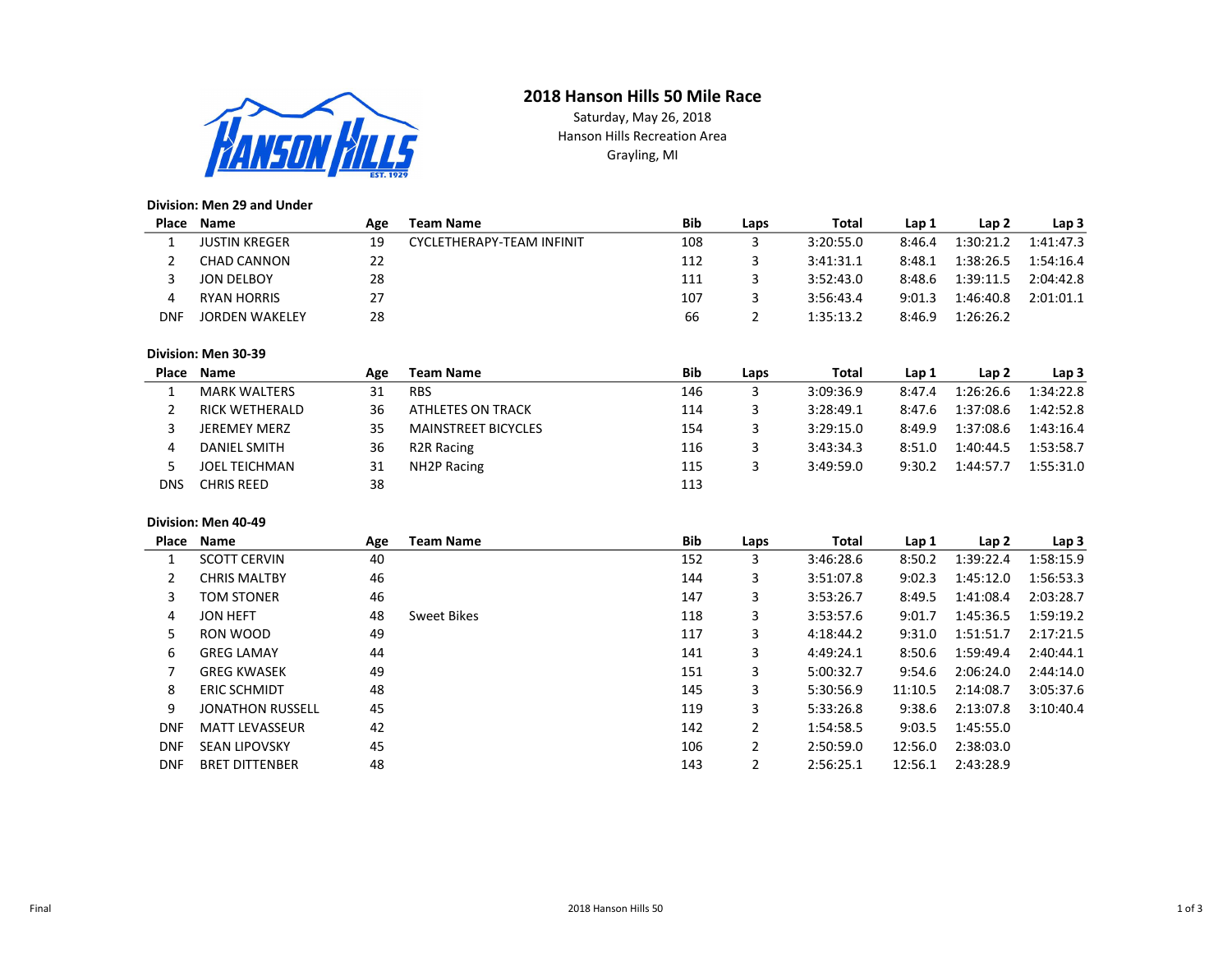# 2018 Hanson Hills 50 Mile Race



Saturday, May 26, 2018 Hanson Hills Recreation Area Grayling, MI

### Division: Men 50 Plus

| Place          | Name                               | Age | <b>Team Name</b>                | <b>Bib</b> | Laps           | <b>Total</b> | Lap 1            | Lap <sub>2</sub> | Lap <sub>3</sub> |
|----------------|------------------------------------|-----|---------------------------------|------------|----------------|--------------|------------------|------------------|------------------|
| $\mathbf{1}$   | <b>JIMMI MCMURRAY</b>              | 99  |                                 | 149        | 3              | 3:40:40.0    | 8:49.9           | 1:41:30.2        | 1:50:19.8        |
| $\overline{2}$ | <b>TOM MARKLEY</b>                 | 55  |                                 | 158        | 3              | 3:50:49.0    | 8:55.5           | 1:43:39.5        | 1:58:13.9        |
| 3              | <b>JEFF DOERR</b>                  | 99  |                                 | 155        | 3              | 3:59:54.1    | 8:56.3           | 1:50:26.1        | 2:00:31.7        |
| 4              | <b>DAVID TOUTANT</b>               | 50  | <b>Roll Models Racing</b>       | 127        | 3              | 4:00:43.4    | 9:02.9           | 1:44:01.7        | 2:07:38.7        |
| 5              | <b>WILLIAM SHAVER</b>              | 54  | <b>FREEWHEELER</b>              | 150        | 3              | 4:02:06.7    | 9:00.9           | 1:49:51.9        | 2:03:13.8        |
| 6              | <b>GREGORY WORSNOP</b>             | 63  | Team Clark Logic                | 120        | 3              | 4:23:17.8    | 9:27.2           | 1:55:01.8        | 2:18:48.7        |
| $\overline{7}$ | <b>MARK WELCH</b>                  | 54  |                                 | 122        | 3              | 4:31:13.0    | 9:41.4           | 1:56:27.7        | 2:25:03.9        |
| 8              | <b>BOB KIDDER</b>                  | 62  |                                 | 89         | 3              | 4:36:13.7    | 9:28.8           | 2:05:07.2        | 2:21:37.7        |
| 9              | <b>MALCOLM FOX</b>                 | 64  |                                 | 123        | 3              | 4:36:48.5    | 11:10.6          | 2:08:02.2        | 2:17:35.6        |
| 10             | <b>JOHN HARRIS</b>                 | 64  | ATHLETIC MENTORS / GREENWAREUSA | 124        | 3              | 4:48:36.7    | 9:39.1           | 2:15:04.0        | 2:23:53.4        |
| 11             | <b>THOM RYAN</b>                   | 53  | <b>Team JTree</b>               | 126        | 3              | 4:55:14.2    | 11:05.7          | 2:12:54.0        | 2:31:14.3        |
| 12             | <b>BRUCE SCHUTTER</b>              | 54  | <b>Main Street Racing</b>       | 125        | 3              | 5:20:20.4    | 11:09.9          | 2:23:21.6        | 2:45:48.8        |
| <b>DNF</b>     | MICHAEL BORUSZOK                   | 57  |                                 | 109        | $\overline{2}$ | 2:21:35.7    | 9:29.2           | 2:12:06.4        |                  |
| <b>DNF</b>     | <b>JERRY NEAL</b>                  | 56  |                                 | 128        | $\overline{2}$ | 2:58:05.2    | 11:18.4          | 2:46:46.8        |                  |
| <b>DNS</b>     | <b>BRYAN LAYMAN</b>                | 55  |                                 | 121        |                |              |                  |                  |                  |
|                | <b>Division: Fat Bike Open</b>     |     |                                 |            |                |              |                  |                  |                  |
| Place          | Name                               | Age | <b>Team Name</b>                | <b>Bib</b> | Laps           | <b>Total</b> | Lap 1            | Lap2             |                  |
| <b>DNF</b>     | LOU ANN DIXON                      | 51  | Team JTree                      | 131        | $\overline{2}$ | 3:15:06.0    | 11:18.4          | 3:03:47.6        |                  |
| <b>DNF</b>     | <b>BRUCE GEFFEN</b>                | 57  | Team JTree                      | 129        | $\overline{2}$ | 3:15:09.1    | 12:09.5          | 3:02:59.5        |                  |
| <b>DNS</b>     | <b>TODD DEWAARD</b>                | 44  |                                 | 130        |                |              |                  |                  |                  |
|                | <b>Division: Single Speed Open</b> |     |                                 |            |                |              |                  |                  |                  |
|                | Place Name                         | Age | <b>Team Name</b>                | <b>Bib</b> | Laps           | <b>Total</b> | Lap <sub>1</sub> | Lap2             | Lap <sub>3</sub> |
| 1              | <b>ERIC LANGLEY</b>                | 41  | <b>FREEWHEELER</b>              | 156        | 3              | 3:36:22.2    | 9:14.0           | 1:43:01.4        | 1:44:06.8        |
| $\overline{2}$ | <b>JOE BRZUCHANSKI</b>             | 45  | <b>CAFFEINE SOUL</b>            | 835        | 3              | 3:38:06.4    | 8:56.1           | 1:41:23.4        | 1:47:46.8        |
| 3              | <b>JAY CLICK</b>                   | 44  |                                 | 833        | 3              | 3:57:31.7    | 8:55.1           | 1:41:24.4        | 2:07:12.0        |
| 4              | <b>DENNIS JENSEN</b>               | 51  |                                 | 134        | 3              | 4:01:51.6    | 10:51.8          | 1:52:39.4        | 1:58:20.3        |
| 5              | <b>JOHN KEYES</b>                  | 33  |                                 | 132        | 3              | 4:09:18.5    | 11:51.1          | 1:51:42.4        | 2:05:45.0        |
| 6              | <b>DAVID SWEENEY</b>               | 45  | <b>TERRY CYCLE</b>              | 834        | 3              | 4:17:42.8    | 10:51.2          | 1:53:22.1        | 2:13:29.4        |
| $\overline{7}$ | SAMUEL HAGLUND III                 | 37  | Flat River Cycling / Twin Six   | 133        | 3              | 4:31:41.4    | 11:49.2          | 1:53:58.7        | 2:25:53.3        |
| 8              | <b>TODD RILLEMA</b>                | 52  |                                 | 148        | 3              | 4:44:33.8    | 10:52.4          | 1:55:08.7        | 2:38:32.6        |
| <b>DNF</b>     | <b>SPENCER NEMECEK</b>             | 24  | LATTITUDE45/TWISTED STONE       | 836        | $\mathbf{1}$   | 9:39.1       | 9:39.1           |                  |                  |